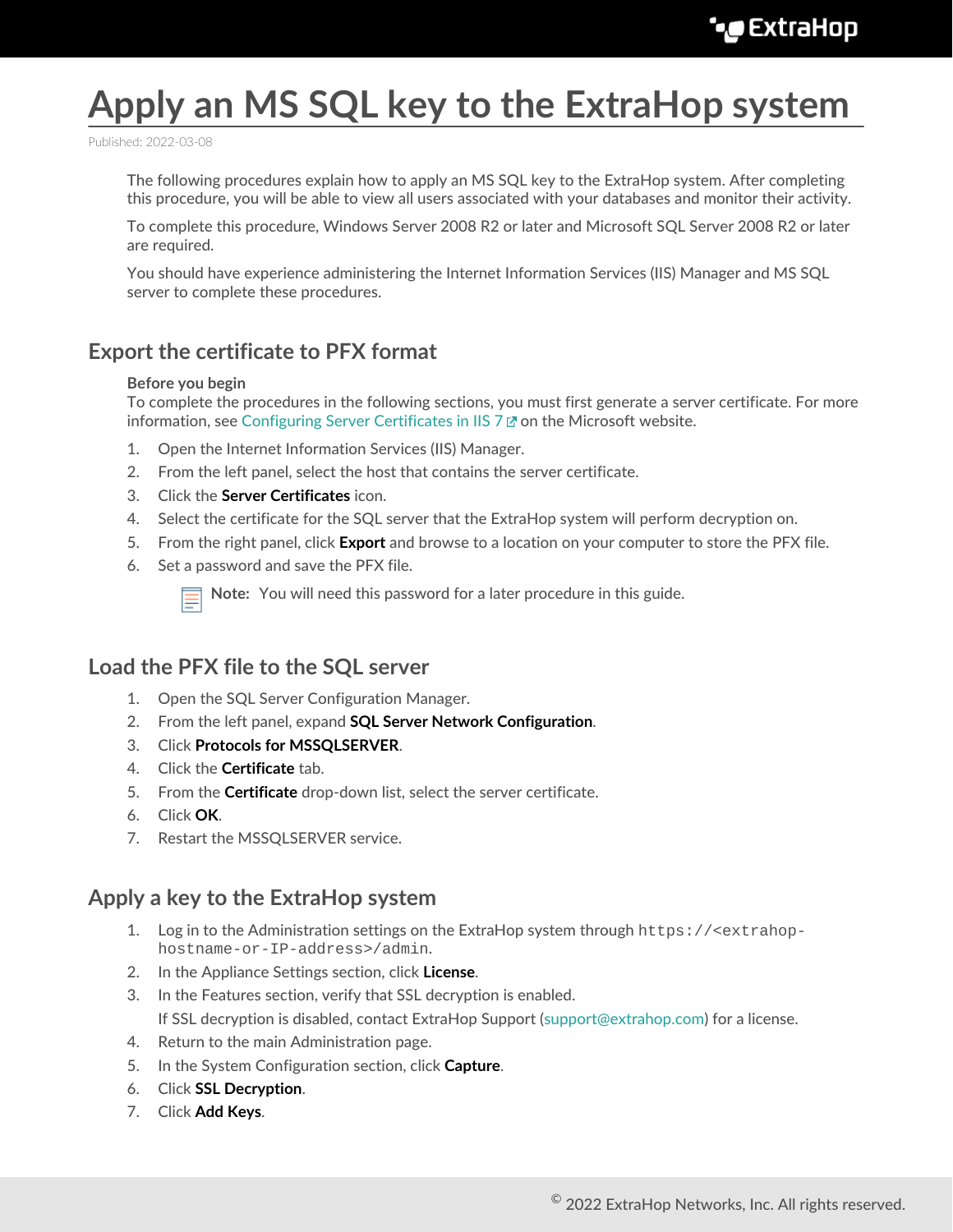- 8. (Required) In the Add PKCS#12/PFX File with Password section, type a description in the Description field.
- 9. Click **Choose File** and navigate to the PFX file.
- 10. Type the password for the PFX file that you set earlier.
- 11. Type the password again in the Password field.
- 12. Click **Add**.
- 13. Verify the information and click **OK**.
- 14. Optional: If this key is only for MS SQL decryption, you can delete the entry for HTTP in the Encrypted Protocols section on the SSL Decryption Keys page. Removing the HTTP entry removes unnecessary CPU overhead to the ExtraHop system.
- 15. Open the SQL Server Configuration Manager.
- 16. In the left panel, expand SQL Server Network Configuration, and select **Protocols for MSSQLSERVER**.
- 17. Select **TCP/IP**.
- 18. In the TCP/IP Properties window, note the TCP port number, and then click **OK**. The default TCP port is 1433.

**Note:** If you want to configure a different TCP port number, specify that number in this step. You must also complete the following procedure: [\(Optional\) Configure a non-standard](#page-1-0) [TCP port](#page-1-0).

- 19. Return to the ExtraHop Administration settings, in the Encrypted Protocols section of the SSL Decryption Keys page, click **Add Protocol**.
- 20. On the Add Encrypted Protocol page, from the **Protocol** drop-down list, select **MS SQL Protocol (tds)**.
- 21. From the **Key** drop-down list, select the key that you created.
- 22. In the Port field, type the TCP port number you specified in the SQL Server Configuration Manager.
- 23. Click **Add**.

# <span id="page-1-0"></span>**(Optional) Configure a non-standard TCP port**

Complete the steps in this procedure if you modified the default TCP port in the previous procedure.

- 1. Log in to the Administration settings on the ExtraHop system through https://<extrahophostname-or-IP-address>/admin.
- 2. In the System Configuration section, click **Capture**.
- 3. Click **Protocol Classification**.
- 4. Click **Add Protocol**.
- 5. From the **Name** drop-down list, select **MS SQL Server (tds)**.
- 6. From the **Protocol** drop-down list, select **TCP**.
- 7. In the Destination field, type the port number you configured earlier.
- 8. Click **Add**.

## **View the SQL database on the ExtraHop system**

- 1. Log in to the ExtraHop system through https://<extrahop-hostname-or-IP-address>.
- 2. Click **Assets**, and then click **Devices** in the left panel.
- 3. From the device list, click the name of the MS SQL server that you added SSL decryption for.
- 4. In the left panel, select **Database**.
- 5. Hover your cursor over any top-level metric value (such as **Responses**), and select **By Database** from the drop-down list.